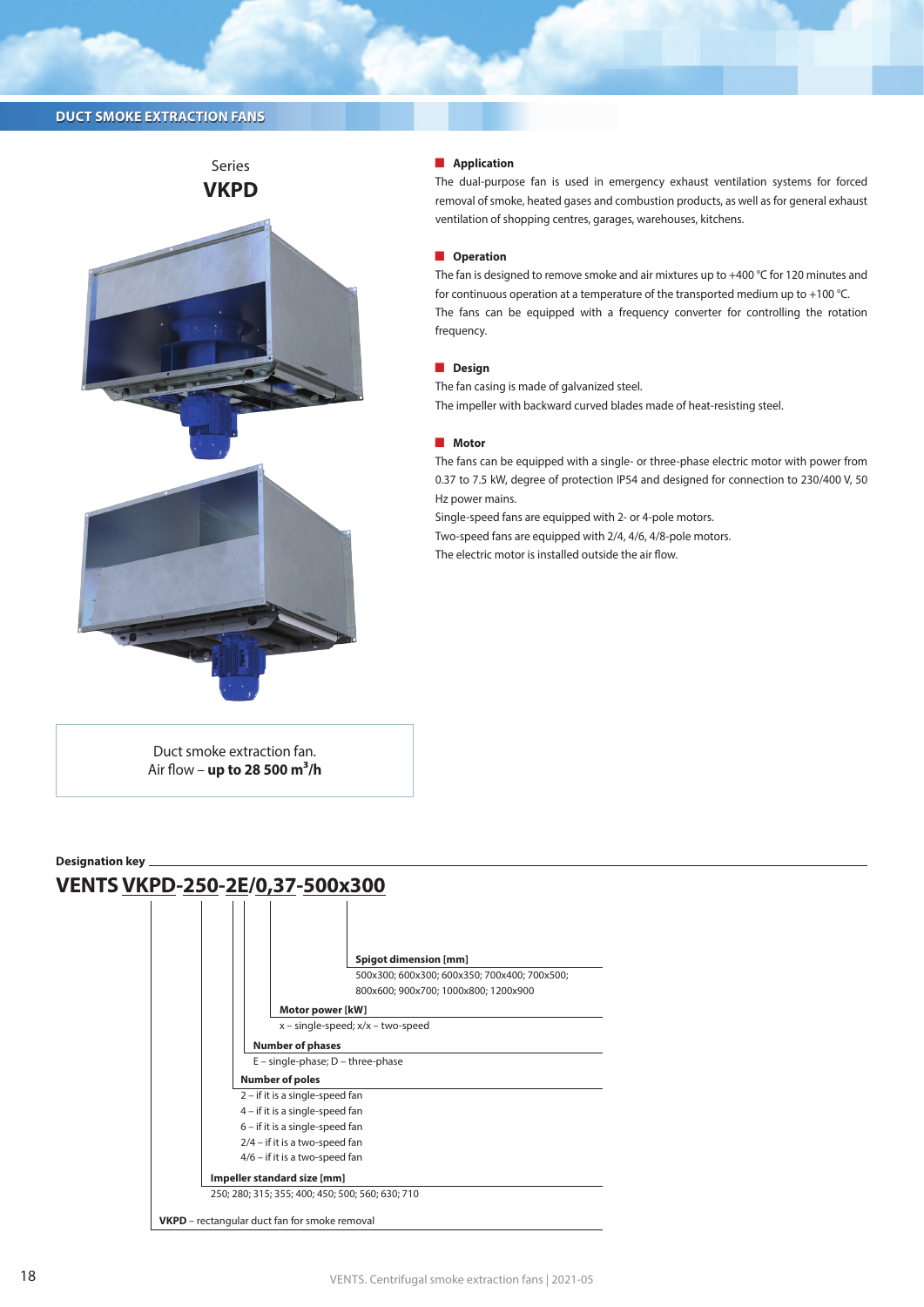



## **D** Overall dimensions [mm]

| <b>Model</b>    | Dimensions [mm] |           |      |     |           |           |      |      |             |
|-----------------|-----------------|-----------|------|-----|-----------|-----------|------|------|-------------|
|                 | $\mathsf{A}$    | <b>A1</b> | A2   | B   | <b>B1</b> | <b>B2</b> | C    | D    | Weight [kg] |
| <b>VKPD-250</b> | 500             | 520       | 540  | 300 | 320       | 340       | 680  | 557  | 40          |
| <b>VKPD-280</b> | 600             | 620       | 640  | 300 | 320       | 340       | 680  | 558  | 40          |
| <b>VKPD-315</b> | 600             | 620       | 640  | 350 | 370       | 390       | 680  | 624  | 56          |
| <b>VKPD-355</b> | 700             | 720       | 740  | 400 | 420       | 440       | 680  | 657  | 51          |
| <b>VKPD-400</b> | 700             | 720       | 740  | 500 | 520       | 540       | 680  | 772  | 70          |
| <b>VKPD-450</b> | 800             | 820       | 840  | 600 | 620       | 640       | 800  | 872  | 89          |
| <b>VKPD-500</b> | 800             | 820       | 840  | 600 | 620       | 640       | 840  | 914  | 97          |
| <b>VKPD-560</b> | 900             | 920       | 940  | 700 | 720       | 740       | 840  | 1058 | 100         |
| <b>VKPD-630</b> | 1000            | 1020      | 1040 | 800 | 820       | 840       | 1040 | 1150 | 130         |
| <b>VKPD-710</b> | 1200            | 1220      | 1245 | 900 | 920       | 945       | 1040 | 1354 | 178         |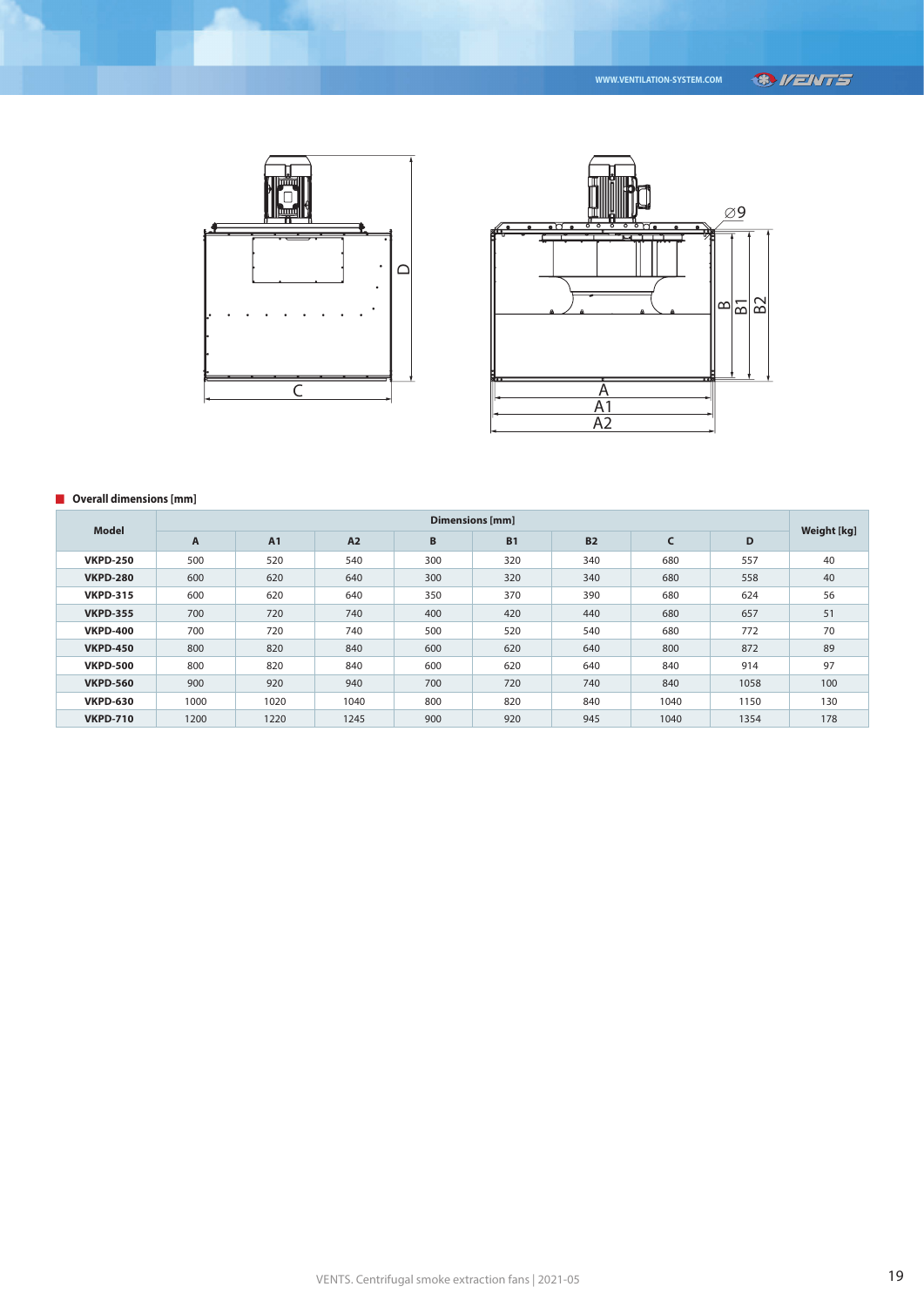# **DUCT SMOKE EXTRACTION FANS**

## **Technical data**

| <b>Standard</b><br>size | Number of<br>poles | Voltage [V] | Fan model                      | Rated power Ny [kW] | $RPM$ [min <sup>-1</sup> ] | High speed chart<br>number | Low speed chart<br>number |
|-------------------------|--------------------|-------------|--------------------------------|---------------------|----------------------------|----------------------------|---------------------------|
| 250                     |                    | $1 - 230$   | VKPD-250-2E/0,37-500x300       | 0,37                | 2880                       | ①                          |                           |
|                         | $\overline{2}$     | $3 - 400$   | VKPD-250-2D/0.37-500x300       | 0,37                | 2880                       | $^\circledR$               |                           |
|                         | 2/4                | $3 - 400$   | VKPD-250-2/4D/0,37/0,1-500x300 | 0,37/0,1            | 2880/1440                  | $\circled{0}$              | $\circled{2}$             |
| 280                     | 2                  | $1 - 230$   | VKPD-280-2E/0,55-600x300       | 0,55                | 2880                       | $\circledS$                |                           |
|                         | $\overline{2}$     | $3 - 400$   | VKPD-280-2D/0.55-600x300       | 0,55                | 2880                       | $\circled{3}$              |                           |
|                         | 2/4                | $3 - 400$   | VKPD-280-2/4D/0,55/0,1-600x300 | 0,55/0,1            | 2880/1440                  | $\circledS$                | $\circledA$               |
| 315                     | $\overline{2}$     | $1 - 230$   | VKPD-315-2E/1,1-600x350        | 1,1                 | 2880                       | $\circledS$                |                           |
|                         | $\overline{2}$     | $3 - 400$   | VKPD-315-2D/1.1-600x350        | 1.1                 | 2880                       | $\circledS$                |                           |
|                         | 2/4                | $3 - 400$   | VKPD-315-2/4D/1,1/0,25-600x350 | 1,1/0,25            | 2880/1440                  | $\circledS$                | $\circledS$               |
| 355                     | 4                  | $1 - 230$   | VKPD-355-4E/0.37-700x400       | 0,37                | 1420                       | $^{\circ}$                 |                           |
|                         | 4                  | $3 - 400$   | VKPD-355-4D/0,37-700x400       | 0,37                | 1420                       | $\circledcirc$             |                           |
|                         | 4/6                | $3 - 400$   | VKPD-355-4/6D/0,55/0,1-700x400 | 0,55/0,1            | 1420/905                   | $\circledcirc$             | (8)                       |







Standard size: **280**







20 VENTS. Centrifugal smoke extraction fans | 2021-05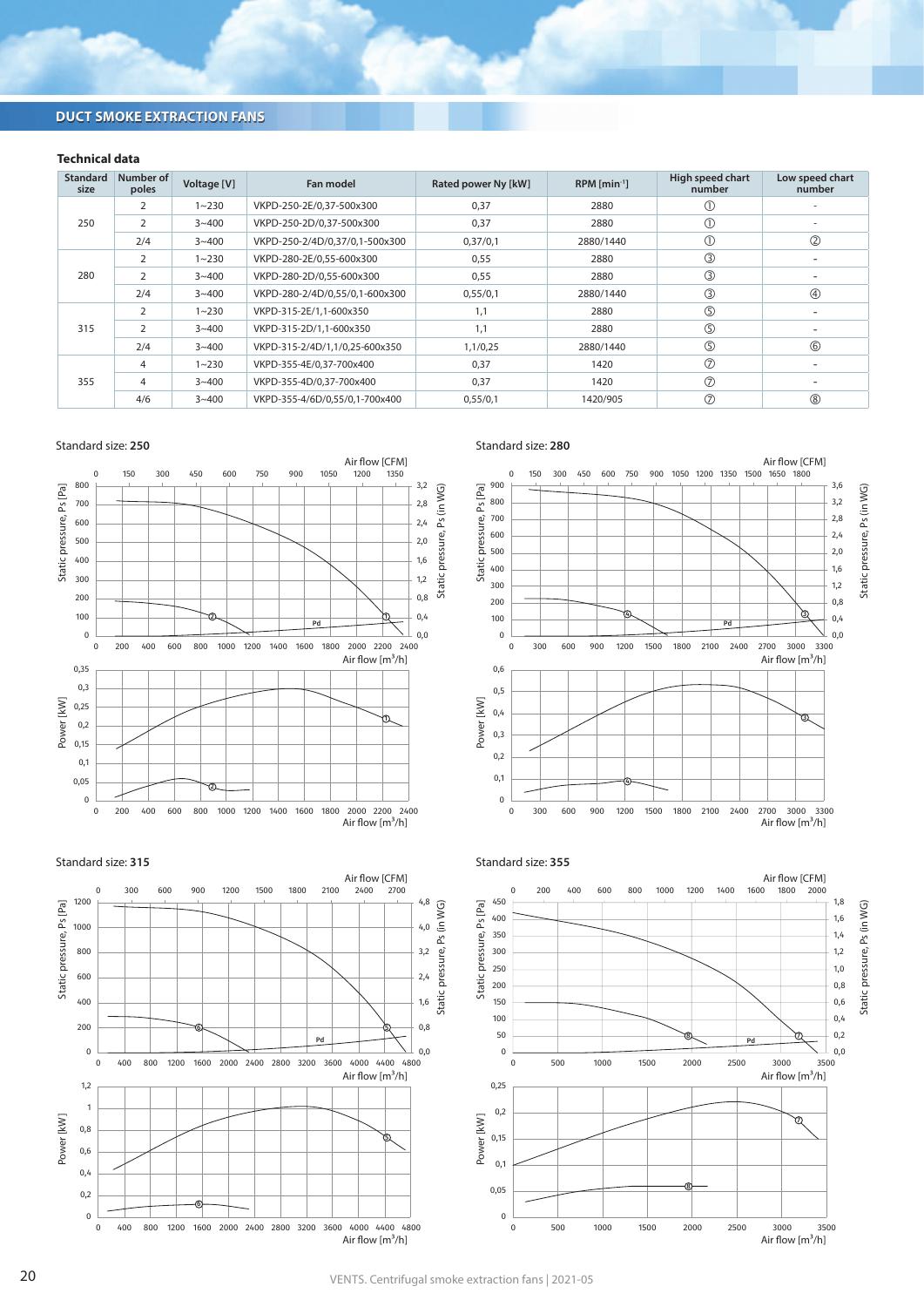## **SRI/ENT5**

## **Technical data**

| <b>Standard</b><br>size | Number of<br>poles | Voltage [V] | Fan model                       | Rated power Ny [kW] | $RPM$ [min <sup>-1</sup> ] | High speed chart<br>number | Low speed chart<br>number |
|-------------------------|--------------------|-------------|---------------------------------|---------------------|----------------------------|----------------------------|---------------------------|
| 400                     | 4                  | $1 - 230$   | VKPD-400-4E/0,55-700x500        | 0,55                | 1420                       | ➀                          |                           |
|                         | 4                  | $3 - 400$   | VKPD-400-4D/0.55-700x500        | 0,55                | 1420                       | $\circled{0}$              |                           |
|                         | 4/6                | $3 - 400$   | VKPD-400-4/6D/0,55/0,25-700x500 | 0,55/0,25           | 1420/905                   | $\circled{0}$              | $\circled{2}$             |
|                         | 4                  | $1 - 230$   | VKPD-450-4E/0.75-800x600        | 0,75                | 1435                       | $\circled{3}$              |                           |
| 450                     | 4                  | $3 - 400$   | VKPD-450-4D/0.75-800x600        | 0.75                | 1435                       | $\circledS$                |                           |
|                         | 4/6                | $3 - 400$   | VKPD-450-4/6D/0,8/0,2-800x600   | 0,8/0,2             | 1435/905                   | $\circledS$                | $\circledA$               |
| 500                     | 4                  | $1 - 230$   | VKPD-500-4E/1,5-800x600         | 1,5                 | 1430                       | $\circledS$                |                           |
|                         | 4                  | $3 - 400$   | VKPD-500-4D/1.5-800x600         | 1.5                 | 1430                       | $\circledS$                |                           |
|                         | 4/6                | $3 - 400$   | VKPD-500-4/6D/1,5/0,37-800x600  | 1,5/0,37            | 1430/920                   | $\circledS$                | $\circledS$               |
| 560                     | 4                  | $1 - 230$   | VKPD-560-4E/3-900x700           | 3                   | 1435                       | $\circledcirc$             |                           |
|                         | 4                  | $3 - 400$   | VKPD-560-4D/3-900x700           | 3                   | 1435                       | $\circledcirc$             |                           |
|                         | 4/6                | $3 - 400$   | VKPD-560-4/6D/2,8/0,7-900x700   | 2,8/0,7             | 1435/950                   | $\circledcirc$             | (8)                       |
|                         | 4/8                | $3 - 400$   | VKPD-560-4/8D/2,8/0,55-900x700  | 2,8/0,55            | 1435/710                   | $\circledcirc$             | $^{\circledR}$            |

## Standard size: **400**